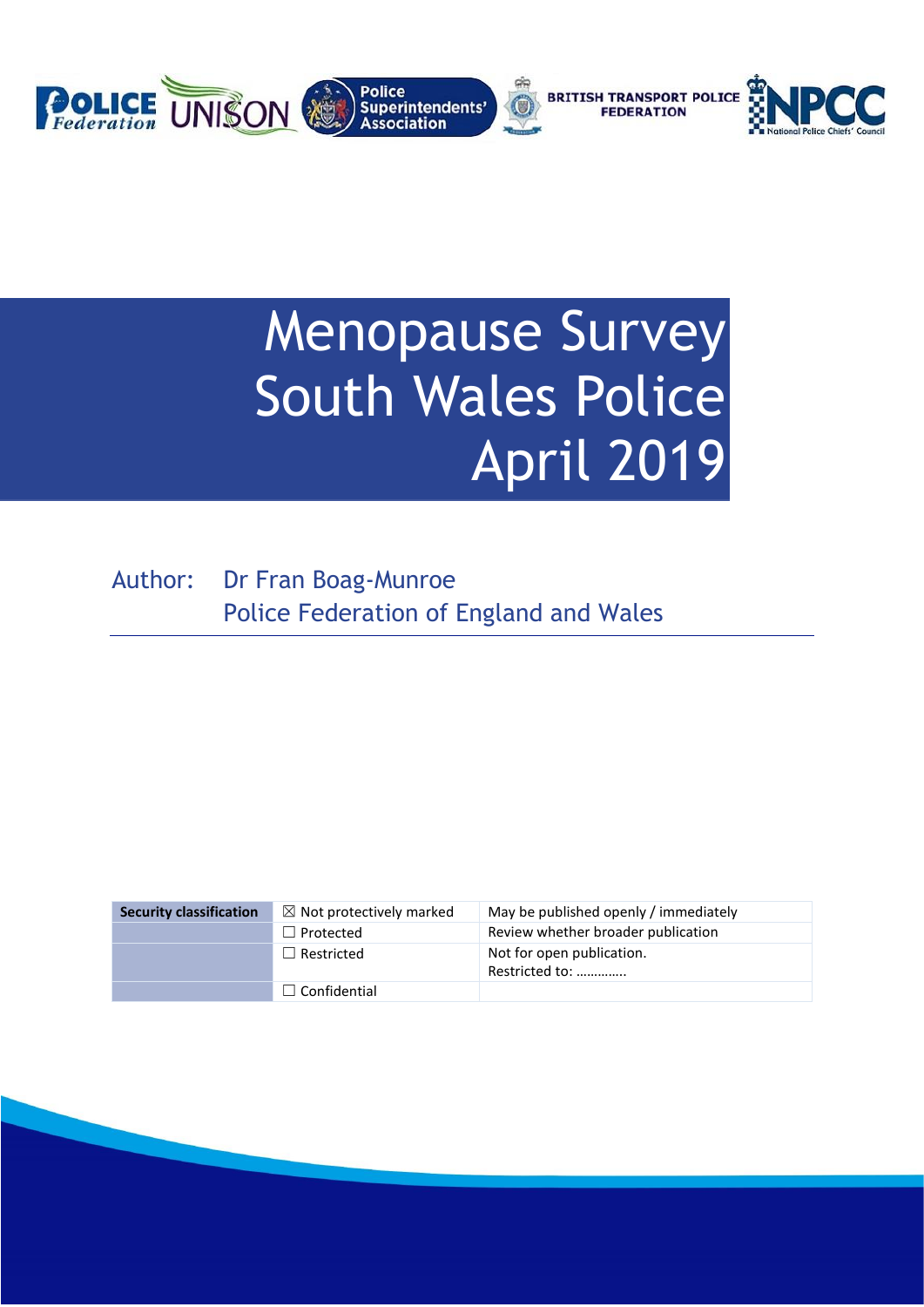### **Contents**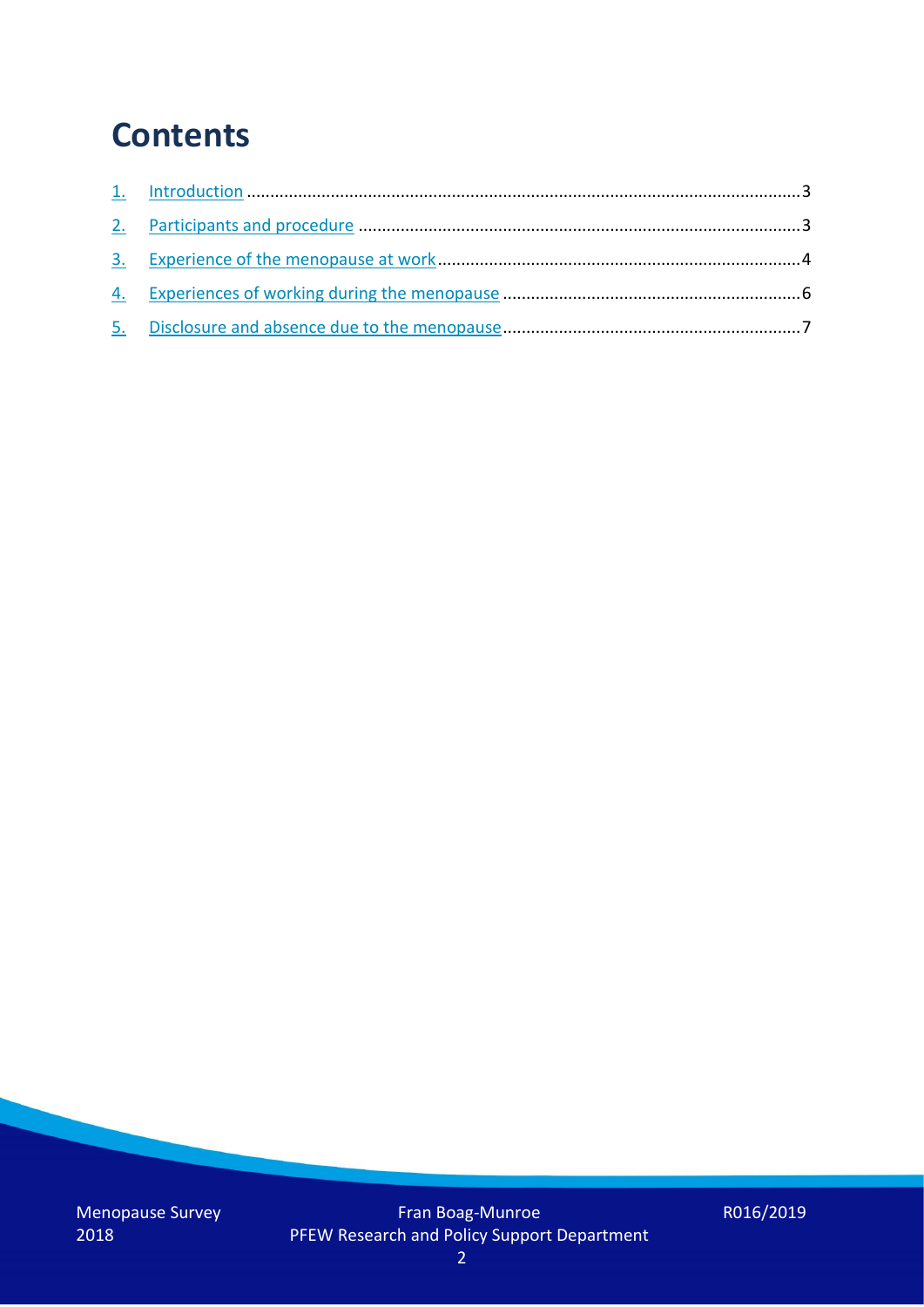# **1. Introduction**

The Menopause Survey was the first of its kind to examine the experiences and awareness of the menopause amongst police officers and police staff at a national level in England and Wales. In particular, it looked at the experiences of individuals who have either gone through or are going through the menopause, as well as the experiences and awareness of managers and supervisors in terms of supporting individuals who are going through the menopause.

This report provides an overview of some of the key findings from the survey for South Wales Police.

### **2. Participants and procedure**

Overall 114 responses were received from respondents in South Wales Police. 71% of responses were from police officers and 29% were from police staff.

66 respondents completed questions about their experiences of the menopause at work. 44 respondents answered questions relevant to line managers and supervisors (there was an overlap of 19 respondents who completed both sets of questions). A further 23 responses were received from other respondents within South Wales Police (i.e. respondents without personal experience of the menopause or managerial responsibilities.

This report only provides a summary of responses to questions about the experience of the menopause at work. Due to the smaller number of respondents who answered questions relevant to line managers or questions relevant to individuals who do not have personal experience of the menopause, these responses have not been reported below, however they have been included within the national statistics.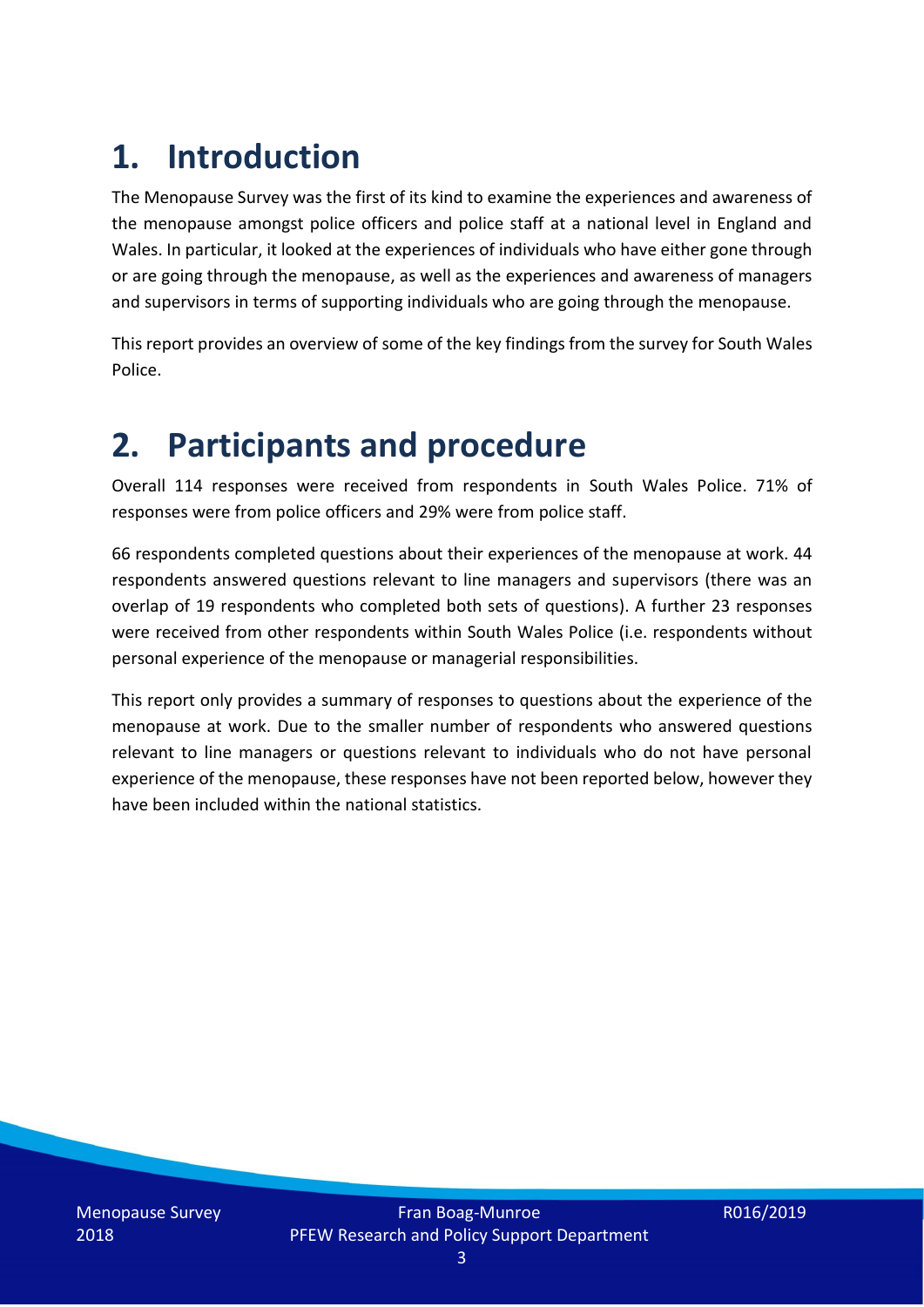### **3. Experience of the menopause at work**

86% of respondents in South Wales Police said that symptoms of the menopause were either moderately or extremely problematic. This is higher than the national average, where 76% of respondents reported that symptoms of the menopause were moderately or extremely problematic.



Respondents were asked about the aspects of their working environment that made coping with symptoms of the menopause moderately or extremely difficult. The proportion of respondents in South Wales Police who reported that these aspects of their working environment made coping moderately or extremely difficult are presented in Table 1 below, along with the corresponding proportions for the country as a whole.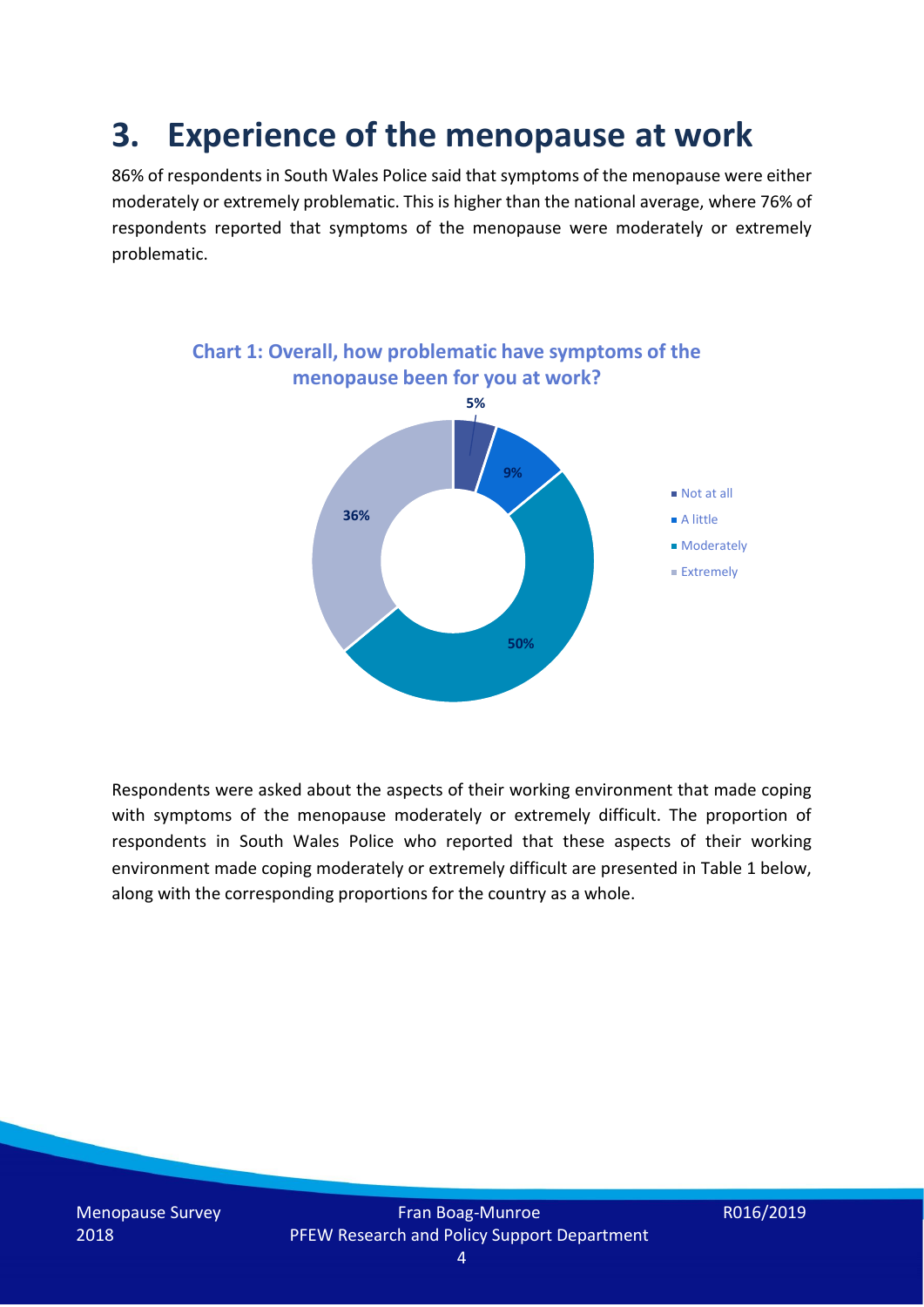Table 1: Aspects of the working environment (where applicable) that made coping with symptoms of the menopause moderately or extremely difficult

|                                   | <b>South Wales Police</b> | <b>National Sample</b> |
|-----------------------------------|---------------------------|------------------------|
| <b>Recalling detailed</b>         | 62%                       | 50%                    |
| information                       |                           |                        |
| <b>Having to work shifts</b>      | 30%                       | 33%                    |
| <b>Having fixed working hours</b> | 26%                       | 20%                    |
| The temperature of your           | 61%                       | 61%                    |
| working environment               |                           |                        |
| Inadequate opportunity to         | 40%                       | 57%                    |
| control ventilation in your       |                           |                        |
| working environment               |                           |                        |
| Inadequate access to toilet       | 18%                       | 16%                    |
| <b>facilities</b>                 |                           |                        |
| <b>Shared offices/workspaces</b>  | 33%                       | 27%                    |
| The physical demands of           | 29%                       | 26%                    |
| the job                           |                           |                        |
| The design of uniforms            | 29%                       | 23%                    |
| The pressure of tight             | 29%                       | 32%                    |
| deadlines                         |                           |                        |
| <b>Your workload</b>              | 37%                       | 38%                    |
| <b>Not being office-based</b>     | 9%                        | 9%                     |
| <b>Having to make difficult</b>   | 29%                       | 26%                    |
| decisions within your job         |                           |                        |
| <b>Having to attend formal</b>    | 25%                       | 18%                    |
| meetings                          |                           |                        |
| <b>Having to maintain your</b>    | 24%                       | 18%                    |
| position for long periods         |                           |                        |
| without relief                    |                           |                        |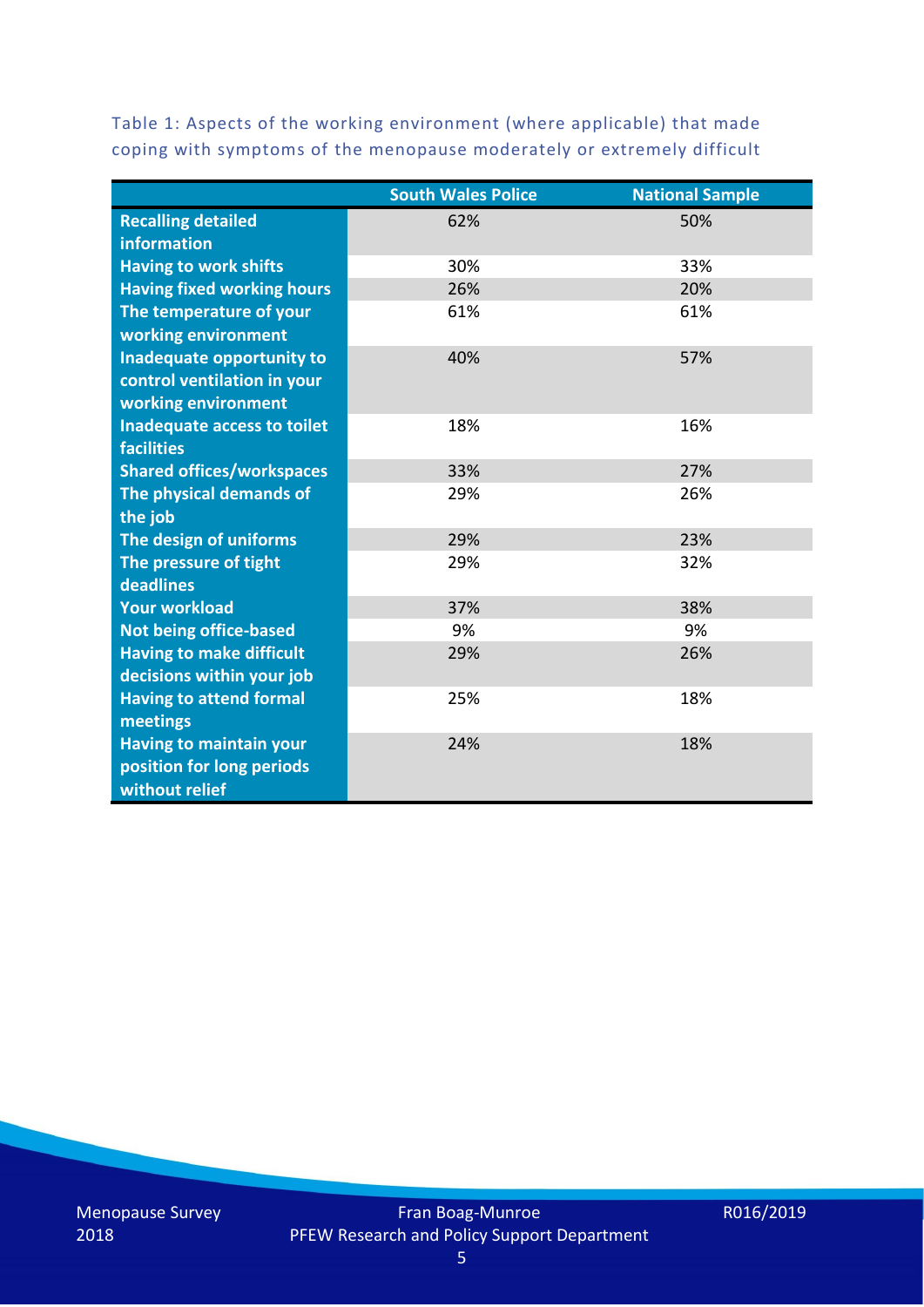### **4. Experiences of working during the**

### **menopause**

53% of respondents in South Wales Police said that they felt that their job performance had been negatively affected by the menopause. This is higher than the national sample, where 46% felt that their job performance had been negatively affected by the menopause.

21% of respondents felt that the menopause had negatively affected their manager's and colleagues' views on their competence at work. Within the national sample, 21% of respondents who had either gone through or were going through the menopause felt this way.

23% of respondents in South Wales Police said that they had considered leaving because they have found it difficult to deal with the menopause at work. This is higher than the national average, where 20% of respondents said that they had considered leaving as a result of the menopause.



#### **Chart 2: Experiences of work as a result of the menopause**